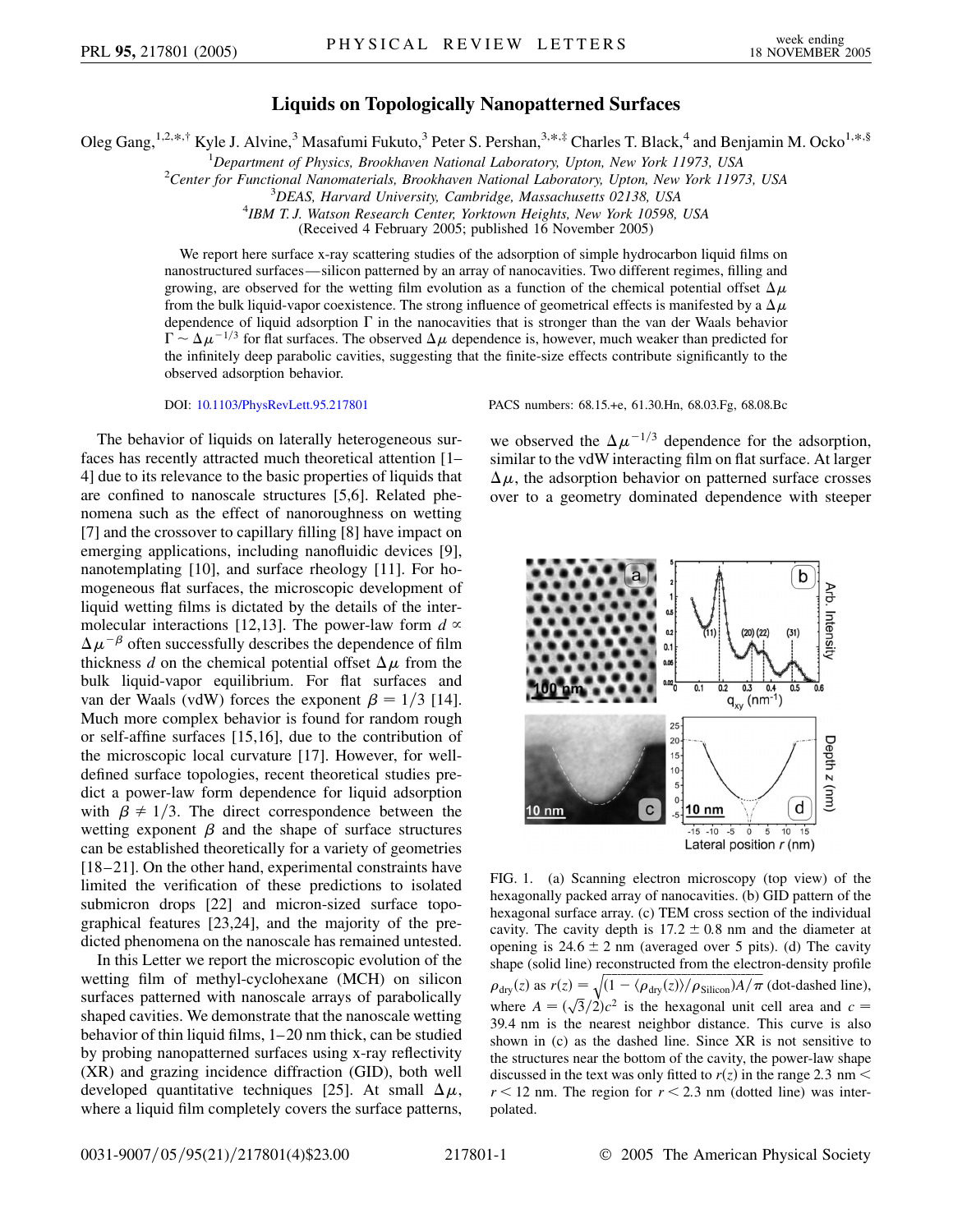than the 1/3 power law ( $\sim \Delta \mu^{-0.76}$ ), where the filling of surface cavities occurs.

A nanopatterned substrate was prepared by reactive ion etching of an underlying silicon substrate coated with a self-assembled block-copolymer mask [26]. The resulting hexagonal array, shown in Fig. 1(a), consists of  $\sim$ 20 nm diameter cavities, with nearest neighbor distances of about 40 nm. The peaks observed in the GID intensity [Fig. 1(b)] as a function of wave vector transfer in the surface plane,  $q_{xy}$ , are consistent with hexagonal packing of the cavities. From transmission electron microscopy (TEM) studies it is apparent that the cross section of the dry cavities is approximately parabolic [Fig. 1(c)]. Since TEM is not a practical method for volatile liquids, the wet cavities are probed by x-ray methods. One measure of the reliability of the x-ray approach can be obtained by a comparison between the TEM result and the pit shape [Fig. 1(d)] extracted from the XR described below [Fig. 3(a)]. In the region from the cavity bottom ( $r = z = 0$ ) to the flat substrate  $(z \sim 20 \text{ nm})$  the shape of the surface defining the cavity can be conveniently parameterized by  $z \approx$  $r^{\gamma}/L^{\gamma-1}$  [1], where the best fit to the XR yields the characteristic length,  $L = 8 \pm 1.2$  nm, and  $\gamma =$  $2.0 \pm 0.4$ . The TEM and XR derived shapes are in agreement at  $r > 2.3$  nm. The cusplike difference at  $r < 2.3$  nm may originate from a distribution of cavity depths where the corresponding volume difference is small [Fig. 1(d)].

To achieve liquid films with a nanometer scale thickness, the liquid adsorption was varied by controlling the chemical potential difference between the adsorbed film and a reservoir of bulk liquid,  $\Delta \mu = \partial \mu_0 / \partial T \partial \mu_0$  $-H\Delta T/T$ , where  $\mu_0(P, T)$  is the chemical potential of the bulk liquid,  $T = 305$  K and  $H = 5.8 \times 10^{-20}$  J is the latent heat of vaporization per MCH molecule [14]. Temperature differences  $\Delta T$  of 1 mK to 10 K between the substrate and the reservoir provide thickness control from 20 nm to sub-nm over the macroscopic area [27].

In addition to confirming the hexagonal packing of the pattern, GID probes the average form factor of the cavities, and is therefore sensitive to decreases in electron-density contrast between the cavity and the silicon as the cavity



FIG. 2. The (11) GID scattering profiles vs  $q_{xy}$  measured at the values of  $\Delta T$  shown in the scale.

fills with liquid. As shown in Fig. 2, for  $15 K > \Delta T$ 0*:*5 K, there is a systematic reduction in the intensity of (11) hexagonal diffraction peak as the liquid adsorption  $\Gamma_c$ increases. For  $\Delta T < 0.5$  K, the cavities are completely filled and no further intensity changes have been observed. A reasonable measure of the liquid filling can be obtained from  $\Gamma_c(\Delta T) \propto \sqrt{I_{\text{dry}}} - \sqrt{I(\Delta T)}$ , where  $I_{\text{dry}}$  and  $I(\Delta T)$  are the integrated intensities of the (11) peak for the dry and wet surfaces.

Details of the surface normal structure of the wetting film have been probed by XR, in which the specular intensity is measured as function of the surface normal wave vector transfer,  $q_z$  [25]. Figure 3(a) shows representative XR data from the patterned substrate for the dry (black) and wet surfaces (red and blue) at  $\Delta T$  between 0.001 and 15 K, along with calculated model fits. The weak modulations at low  $q_z < 0.1 \text{ Å}^{-1}$  are due to interference between scattering from the flat top surface and the cavity bottom. The depth of the cavity corresponds to approximately  $D \approx 2\pi/\Delta q_z \approx 20$  nm, where  $\Delta q_z \approx 0.03$  Å<sup>-1</sup> is the period of the XR modulation. The changes at  $q_z$  <  $0.1 \text{ Å}^{-1}$  in the presence of vapor are related to liquid adsorption in the cavity, whereas the modulations in the



FIG. 3 (color). (a) XR data for the dry (black circles) and wet (red and blue circles) obtained on the nanopatterned surface and the corresponding fits (lines) as described in the text. (b) Corresponding electron-density profiles for the dry (black) and wet surfaces, in the filling (red) and growing (blue) regimes. Inset: Schematic representation of the regimes.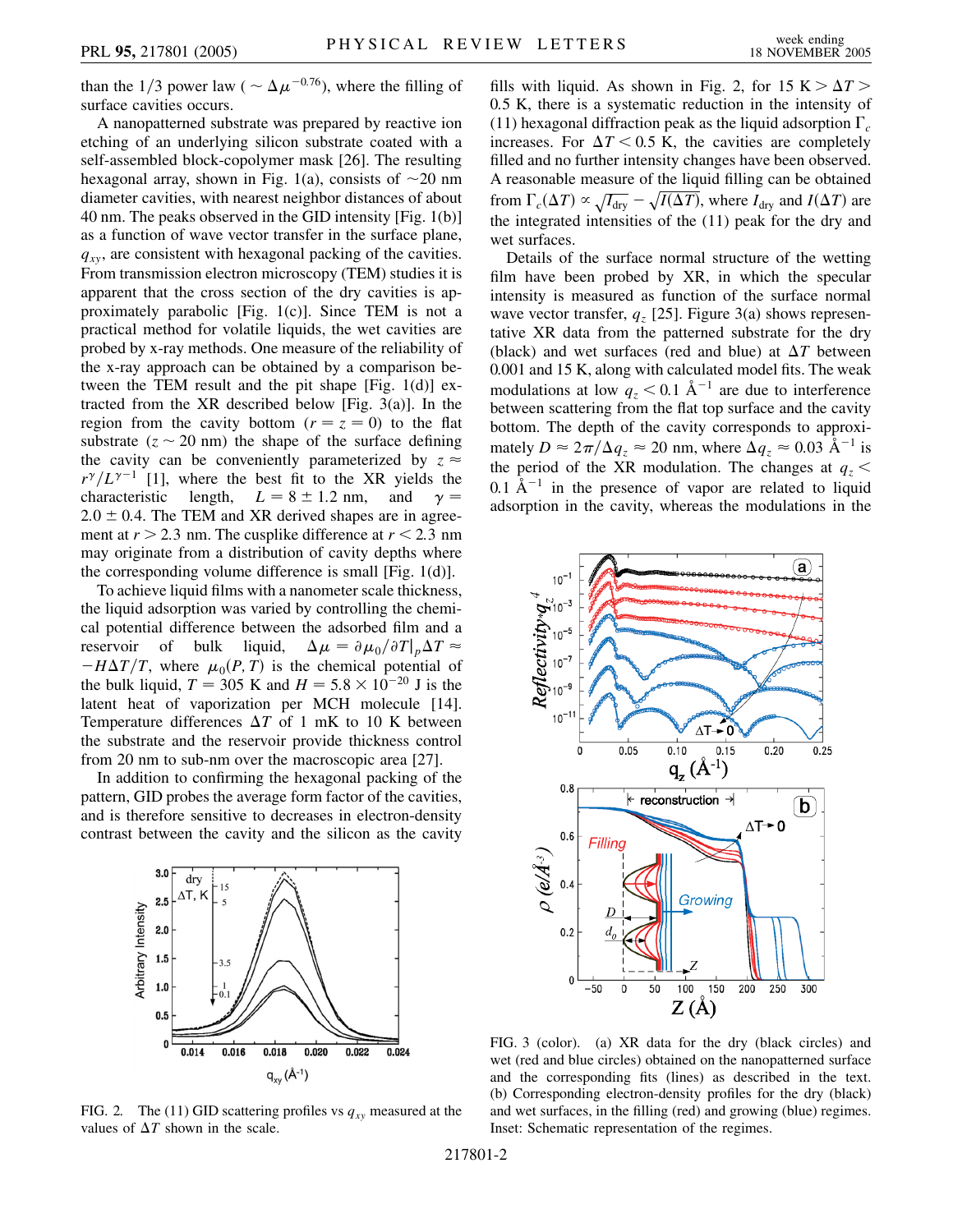XR at larger  $q<sub>z</sub>$  are inversely proportional to the thickness of film on the flat regions of the substrate. The best representations of the average electron-density profiles over the hexagonal unit cell,  $\langle \rho(z) \rangle$ , are obtained by least-squares fitting of the  $\langle \rho(z) \rangle$  dependent XR to the measured XR in the dynamic limit [28].

The simplest model of the dry cavity is the abovementioned quadratic parameterization ( $\gamma = 2$ ). In the range  $0 < z \leq D$ , the cavity's parabolic shape yields an average electron density  $\langle \rho_{\text{dry}}(z) \rangle \propto z$ . Further analysis was done with a more flexible  $\langle \rho(z) \rangle$  model that was composed of 2 slabs of variable density which are smeared by roughness factors. The cavity part  $(0 \lt z \lt D)$  of the black curve in Fig. 3(b) that represents the best fit to the dry surface is reasonably close to the simple linear density profile expected from the parabolic shape. For the wet surface the thicknesses of the 2 slabs were fixed at the values determined for the dry cavity and the liquid adsorption in the cavity was modeled by their densities. A third slab was added to describe the adsorption above the cavity opening.

The best-fit electron-density models are shown in Fig. 3(b) for decreasing  $\Delta T$  from 10 to 0.001 K. As  $\Delta T$ is reduced from 10 to 0.5 K there is a continuous increase in  $\langle \rho(z) \rangle$  within the cavity region  $[0 \lt z \lt D]$  in Fig. 3(b), red], with little corresponding change in the  $\langle \rho(z) \rangle$  above the surface. In contrast, when  $\Delta T$  is decreased further, there is a monotonic growth of the liquid film on the silicon surface  $[z > D$  in Fig. 3(b), blue] from 1.4 nm at 0.5 K to 7.5 nm at 1 mK [see Fig. 4(b)] with small changes in  $\langle \rho(z) \rangle$ in the cavity region. Thus, two distinct regimes of the liquid film development are apparent from the profiles, i.e., *filling* and *growing*. When the cavities are completely filled, the electron density has increased by 0.09  $e/\text{\AA}^3$  at  $z = D$ . Since the opening of cavities covers 34% of the surface area, this corresponds to an effective fluid electron density of  $0.26 \pm 0.01 \frac{e}{\text{A}^3}$ , close to  $\rho = 0.26 \frac{e}{\text{A}^3}$  of bulk MCH.

The dependence of the wetting films on  $\Delta \mu$  has been predicted to be remarkably different for the *infinitely deep* wedge as compared to a flat surface [1,2]. In order to compare different behaviors it is convenient to introduce the areal adsorption,  $\Gamma = \langle \int_0^\infty (\rho(z) - \rho_{\text{dry}}(z)) dz \rangle$ . vdW adsorption on flat surfaces yields a uniform film of thickness  $d = \Gamma/\rho$ , and  $\Gamma(\Delta T) \propto d \propto \Delta T^{-1/3}$  [29,30]. Indeed, the thickness (from 0.8 to 12 nm) on the flat surface follows the  $1/3$  power law, as shown in Fig. 4(b), right scale. For patterned surfaces, the amount of liquid per unit cell can be expressed as the sum  $\Gamma = \Gamma_c + \Gamma_t$  of the amount adsorbed in the cavity,  $\Gamma_c = \langle \int_0^D (\rho(z) - \rho_{\text{dry}}(z)) dz \rangle$ , and the amount adsorbed above the cavity opening,  $\Gamma_t =$  $\langle \int_{B}^{\infty} \rho(z) dz \rangle$  [Fig. 3(b), inset]. For very deep isolated cavities, the theoretical prediction for the adsorption of liquid is that it should follow the functional form [18],  $\Gamma_c \propto$  $\Delta T^{-\beta_c}$ , with a geometry dependent exponent  $\beta_c$ . For a concave wedge, the thickness of liquid in the center  $d_0$  is predicted to follow  $d_0 \propto \Delta T^{-\gamma}$  [1,18], where  $\gamma = 2$  in our



FIG. 4. (a) Liquid adsorption within the cavity obtained from XR ( $\Box$ ) and GID ( $\bullet$ ). Black line represents  $\beta_c = 0.76$ , dotted and dashed lines correspondingly represent  $\beta = 1/3$  and  $\beta = 1/3$ 3.4. The  $\Gamma$  range for which the theory for infinitely deep cavities applies [1] is estimated from the geometrical construction (inset). Surface is covered with a wetting layer (gray) of thickness  $l(\Delta \mu)$ , drawn to scale. (b) Liquid adsorption  $\Gamma_t$  on the patterned substrate above the flat part ( $\bigcirc$ ) and on a planar substrate ( $\blacksquare$ ). Fit (solid lines) yields  $\beta = 1/3$  for  $\Delta T < 0.5$  K; for  $\Delta T > 0.5$  K the deviation from the extrapolation of the  $\beta = 1/3$  law (dashed line) is observed for the patterned substrate.

case. The  $\Delta T$  dependence of liquid adsorption can be roughly estimated by using this relation for  $d_0$  and accounting for the volume  $V(d_0) = (\pi/2)Ld_0^2 + (\pi/3)(Ld_0)^{3/2}$ between the parabolic solid cavity and a spherical liquid surface [1,18], where for the liquid with the number density  $\rho_n$  and surface tension  $\sigma$  the radius,  $R = 2\sigma/\Delta \mu \rho_n$ [inset to Fig. 4(a)] is given by the Laplace equation. For the experimentally relevant cavity size this can be well approximated as  $\Gamma_c \propto V \sim \Delta T^{-3.4}$ .

An experimental measure of  $\beta_c$  can be obtained from GID analysis of  $\Gamma_c(\Delta T)$  [Figs. 2 and 4(a),  $\bullet$ ] in the regime when the cavities are filling [Fig. 4(a),  $\square$ ].  $\Gamma_c(\Delta T)$  estimated from the XR [Fig. 4(a),  $\Box$ ] demonstrates similar behavior; however, due to the large error bar  $(\sim 20\%)$ in the XR measure of  $\Gamma_c(\Delta T)$ , it is not possible to obtain the detailed temperature dependence from the XR alone. The measured values for  $\Gamma_c$  can most easily be compared with the predicted behaviors for the two limiting cases, i.e., flat surfaces with vdW interaction ( $\beta_c = 1/3$ ) and isolated, infinitely deep parabolic cavities ( $\beta_c \sim 3.4$ ), by recognizing that the observed  $\Gamma_c$  from the GID in the filling regime  $(1 K < \Delta T < 10 K)$  is reasonably well represented by the power-law form  $\Gamma_c \propto \Delta T^{-\beta_c}$  with